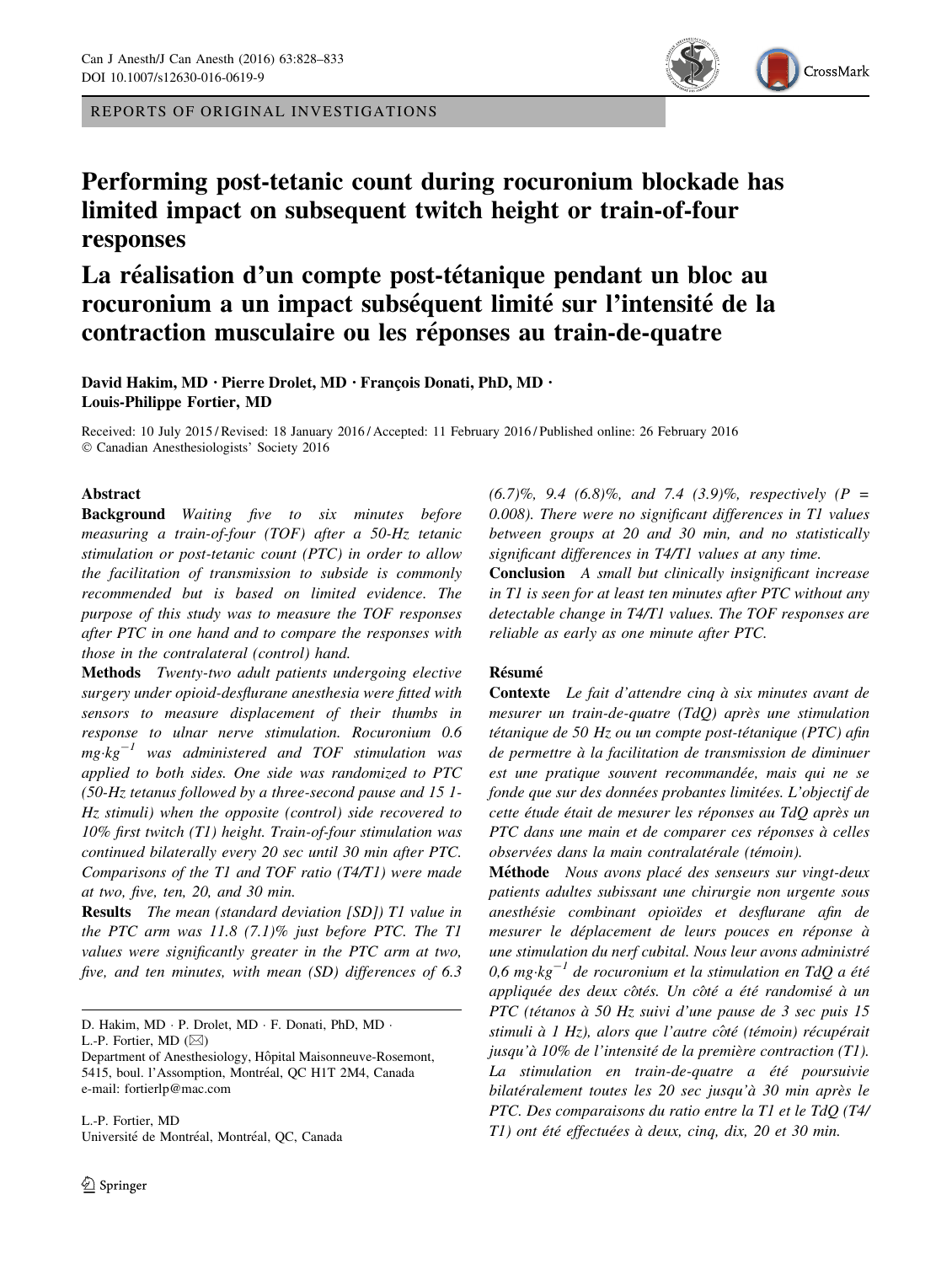$R$ ésultats La valeur moyenne (écart type  $[\hat{E}T]$ ) de T1 dans le bras PTC était de 11,8  $(7,1)$  % juste avant le PTC. Les valeurs de T1 étaient significativement plus élevées dans le bras PTC à deux, cinq et dix minutes, avec des différences moyennes (ÉT) de 6,3 (6,7) %, 9,4 (6,8) % et 7,4 (3,9) %, respectivement ( $P = 0,008$ ). Aucune différence n'a été observée dans les valeurs de T1 entre les groupes à 20 et 30 min, et aucune différence significative d'un point de vue statistique n'a été observée entre les valeurs T4/T1 non plus, à quelque moment que ce soit.

**Conclusion** Une augmentation légère mais non significative d'un point de vue clinique de la valeur T1 est observée pour au moins dix minutes après le PTC, sans changement détectable des valeurs de T4/T1. Les réponses au TdQ sont fiables dès une minute après le PTC.

Use of the post-tetanic count (PTC) is recommended to assess profound neuromuscular blockade when there is no response to train-of-four (TOF) stimulation.<sup>[1-6](#page-5-0)</sup> The principle behind this monitoring modality is based on the view that prolonging high frequency stimulation for a few seconds can produce enhanced neuromuscular transmission which continues after the stimulation is withdrawn.<sup>[1](#page-5-0)</sup> This phenomenon is called post-tetanic facilitation. With the PTC mode of stimulation, a 50-Hz tetanus is applied for five seconds, stimulation is interrupted for three seconds, and then a series of 15-20 impulses is given at a frequency of 1 Hz. When no twitch or TOF response is present before applying PTC, one or several twitch responses may be seen in response to 1-Hz stimulation after the 50-Hz tetanus, due to post-tetanic facilitation. The number of visible PTC responses is inversely related to the depth of the blockade, and it can be used as a guide either to predict the time remaining until recovery of visible TOF response<sup>[1](#page-5-0)-[6](#page-5-0)</sup> or to determine the dose of sugammadex or other reversal agents required for adequate reversal.<sup>[7](#page-5-0)</sup>

The PTC technique relies on inducing a transient improvement of neuromuscular transmission in the monitored muscle, usually the adductor pollicis. It follows that an artificial recovery is produced only in that muscle and that subsequent responses to single or TOF stimulation might be spuriously elevated. Thus, it is important to determine the duration of the phenomenon to avoid falsely optimistic assessments of recovery in the minutes following application of PTC. Most studies have been performed with a six-minute delay between successive PTC stimulation without any firm evidence for the value.<sup>[1](#page-5-0)-[6](#page-5-0)</sup> Using the contralateral arm as control, Motamed *et al.* found that repeating PTC every three minutes did not affect the time course of recovery during atracurium blockade.<sup>[8](#page-5-0)</sup> Their findings contrast with those of Feldman et al. who reported that, when an extremity is

subjected to repeated tetanic stimulation, neuromuscular function remains enhanced when compared with the contralateral (control) arm.<sup>[9](#page-5-0)</sup> Silverman and Brull evaluated the neuromuscular response in a constant vecuronium-induced neuromuscular blockade, and they suggested that neuromuscular transmission returns to normal two minutes after a  $50$ -Hz stimulus.<sup>[10](#page-5-0)</sup> This result substantiates that the recommended six-minute time interval might be unnecessarily long; however, the actual intervening time required before TOF monitoring can be resumed after tetanic stimulation is uncertain.

This study was designed to determine the extent of facilitation of neuromuscular transmission in one arm using repeated TOF measurements for up to 30 min following PTC and to compare the responses with those in the patient's contralateral (control) arm. We aimed to determine the duration of post-tetanic facilitation after a single PTC in order to estimate the time interval required before TOF responses could be considered reliable.

### Methods

The protocol was approved by the Comité d'éthique de la recherche de l'Hôpital Maisonneuve-Rosemont on February 10, 2010. Eligibility criteria included adult patients of both sexes (aged 18-75 yr and American Society of Anesthesiologists physical status I-III) who were scheduled for elective surgery under general anesthesia requiring neuromuscular blocking agents. In addition, the patients needed to be placed in the supine position for the surgical procedure with both arms accessible and abducted to 90. Exclusion criteria included neuromuscular disorders, anatomical or functional anomaly to one or both upper extremities, preoperative medications known or suspected to interfere with neuromuscular transmission, suspected full stomach, symptomatic gastroesophageal reflux, contraindication to any of the study medications, need for repeated doses of neuromuscular blocking agents, and anticipated duration of surgery less than 90 min.

In the operating room, intravenous access was secured in one of the patient's upper extremities. Monitoring included electrocardiogram, pulse oximetry, inspired and expired gases, and central temperature. A probe was applied on the skin of each hand to measure peripheral temperature, and a noninvasive blood pressure cuff was applied to one of the patient's lower extremities. A GE Healthcare NMT MechanoSensor (GE Healthcare, Waukesha, WI, USA) was applied to each upper extremity. This setup involved two stimulating electrodes placed over the course of the ulnar nerve at the wrist, with the negative electrode placed distally and a strip applied to the index finger and thumb to measure displacement. The assembly was inserted into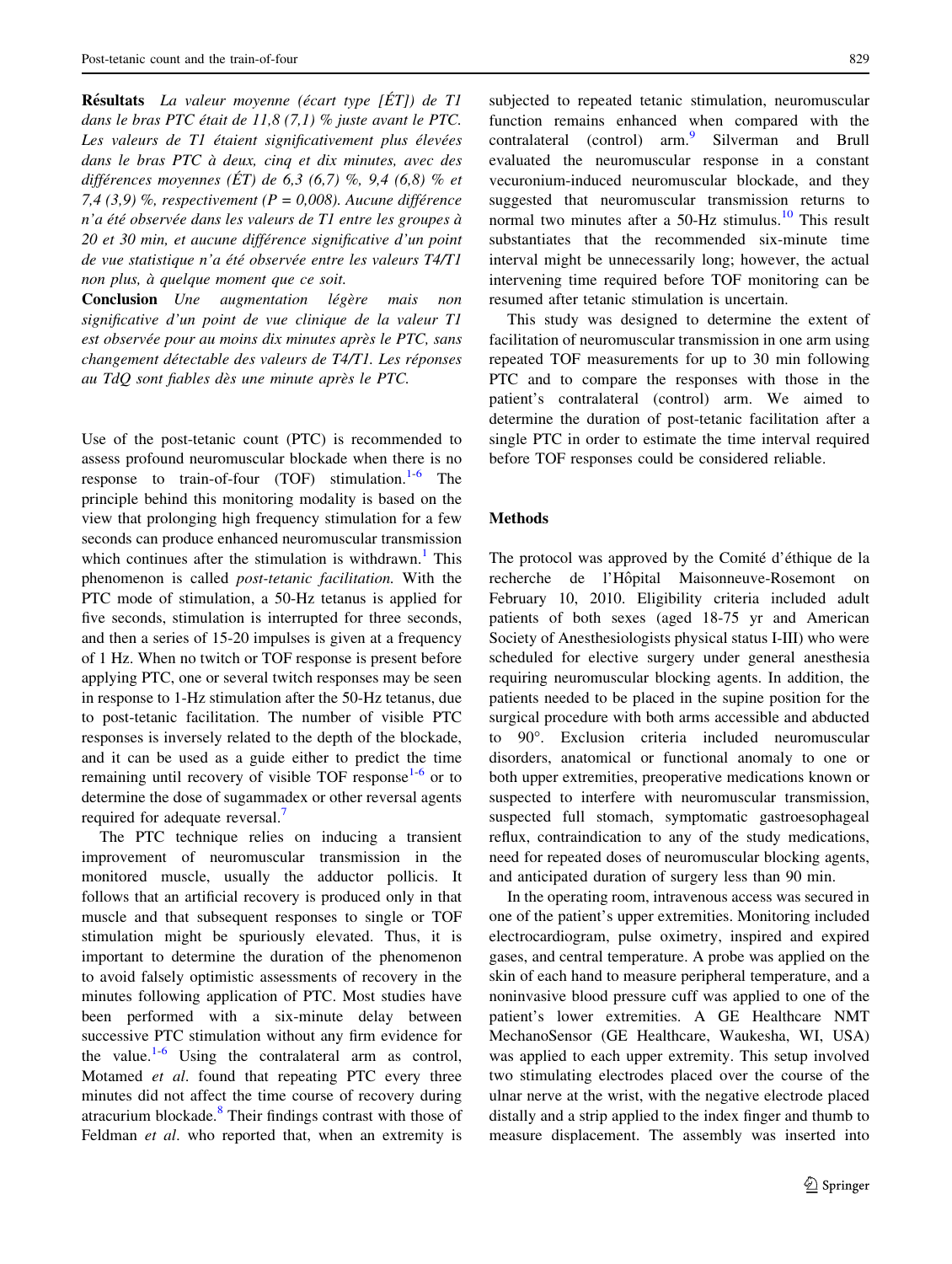protective plastic boxes firmly attached to the arm boards to protect it from inadvertent displacement and knocking by the surgeon and other operating room workers.

Anesthesia was induced with fentanyl or sufentanil, followed by propofol at doses deemed adequate by the attending anesthesiologist. The patient's lungs were then ventilated manually while both neuromuscular devices were calibrated. After supramaximal current was determined, TOF stimulation was applied every 20 sec, and rocuronium 0.6 mg $\text{kg}^{-1}$  was injected intravenously. When twitch response disappeared, the patient's trachea was intubated and the lungs were ventilated with an airoxygen mixture using a minute volume adjusted to keep end-tidal  $pCO<sub>2</sub>$  at 35-40 mmHg. Anesthesia was maintained with desflurane 4-8% and incremental doses of fentanyl or sufentanil as needed.

Randomization according to control or PTC extremity was achieved using a computer-generated list, and the assignment was inserted in a sealed envelope to be opened after the rocuronium injection. When first twitch height (T1) in the TOF reached 10% of pre-rocuronium value in the control arm, a PTC stimulus, i.e., a 50-Hz tetanus followed by a three-second pause and 15 1-Hz stimuli, was applied to the PTC arm. The TOF stimulations resumed in the PTC arm one minute after the start of the tetanic stimulation and repeated every 20 sec. In the control arm, TOF stimulations were applied throughout. During maintenance of anesthesia, both arms were monitored for at least 30 min after PTC was applied, and no additional rocuronium was given. The patients were then managed at the discretion of the attending anesthesiologist.

First twitch height was measured with respect to control (pre-rocuronium) value in the same arm. First twitch height (T1) and TOF ratio (T4/T1) were measured before PTC (baseline) and from one to 30 min after PTC. The primary outcome measurement was T1 vs time after PTC. The secondary outcome measurement was T4/T1 against time. Continuous data are presented as mean (standard deviation [SD]). Each patient served as his/her control. The data were plotted against time after PTC, and the area under the curve (AUC) for the PTC arm was compared with the control arm. For this comparison, a paired Student's t test was used and all reported  $P$  values are two sided. The values were then compared at five specific pre-determined times: two, five, ten, 20, and 30 min after PTC. For these comparisons, a Student's t test was used, and the P value was set at  $< 0.01$ (two-sided) to adjust for the five multiple comparisons.

To avoid possible bias resulting from an imbalance in the baseline (pre-PTC) T1 and/or T4/T1 values, the data were also reanalyzed, with readjustment of the values for each side with respect to its own baseline. Furthermore, recovery for T1 up to 10% is slower than the rest of recovery due to non-linearity in this portion of the curve.

We considered the use of logit transformation to linearize data for analysis $11$ ; however, it was not possible to do so because of zero values for T4/T1 ratios among our results.

To estimate the number of patients for inclusion in the study, we considered a 10% difference in T1 clinically significant. Also, according to the work of Claudius et  $al$ .<sup>[12](#page-5-0)</sup> the difference in twitch response between arms has a typical SD of 13%. For a paired Student's t test, using a power of 0.8 and an alpha value of 0.01 (to allow for five multiple comparisons), 20 patients were required. Thus, we recruited 22 patients to allow for possible incomplete data.

### Results

Twenty-eight patients were approached to participate in this study in March and April, 2010. Three patients declined enrolment, and three were excluded because the procedure did not require a neuromuscular blocking agent  $(n = 1)$ , a rapid sequence induction was indicated  $(n = 1)$ , and the neuromuscular devices did not function properly (n  $= 1$ ). The demographic data of the 22 patients who completed this study are shown in Table 1.

After injection of rocuronium, all patients had a minimum  $T1 < 10\%$  in both arms, although four did not reach 0%. The mean (SD) interval from rocuronium injection until 10% T1 recovery in the control arm was 32.5 (13.6) min. Skin temperature was similar for the control and PTC arms [33.3 (2.2)<sup>o</sup>C and 33.3 (1.9)<sup>o</sup>C, respectively]. Other intraoperative variables appear in Table [2](#page-3-0). When PTC was applied, the T1 value in the control arm did not deviate from 10% by more than 1%; however, the mean T1 value in the PTC arm was 11.8% with a range of  $2-27\%$  (Table [3\)](#page-3-0).

The mean T1 was greater in the PTC arm than in the control arm at all times from one to 30 min (Fig. [1](#page-3-0)). The mean (SD) difference in T1 between arms across the period was  $5.8(9.7)\%$  ( $P = 0.011$ ; paired Student's t test). The mean (SD) AUC of the T1 vs time relationship was significantly greater in the PTC than in the control arm 1,620 (547)% -min vs 1,447 (480)% min, respectively ( $P = 0.011$ ; paired

Table 1 Demographic data of the 22 patients who completed the study

| Variable                   | Value         |  |
|----------------------------|---------------|--|
| Age $(yr)$                 | 51 (32-74)    |  |
| Sex (M/F)                  | 7/15          |  |
| Height (cm)                | 167 (155-183) |  |
| Weight (kg)                | 72 (47-110)   |  |
| Body mass index $(kg·m-2)$ | 25.5 (19-38)  |  |
| Dominant hand (R/L)        | 19/3          |  |
|                            |               |  |

Continuous variables are displayed as mean (range). R/L = right/left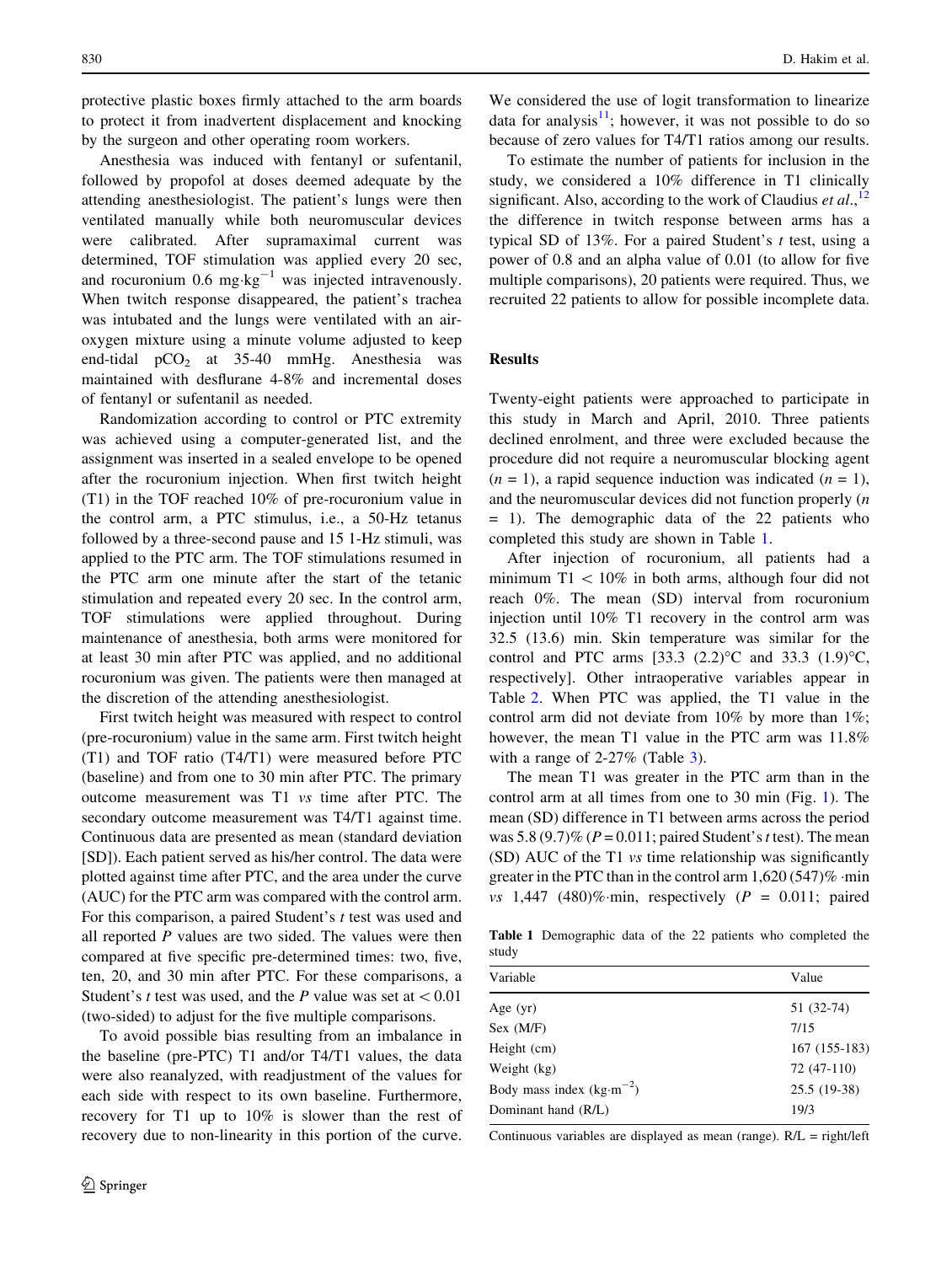#### <span id="page-3-0"></span>Table 2 Intraoperative variables

| Variable                                                                    | Value                 |  |
|-----------------------------------------------------------------------------|-----------------------|--|
| Control side (R/L)                                                          | 12/10                 |  |
| Supramaximal current control (mA)                                           | $37.4(7.8)(29-58)$    |  |
| Supramaximal current PTC (mA)                                               | 38.8 (11.2) ((23-70)) |  |
| Time until T1 reached $10\%$ on<br>control side (min)                       | $32.5(13.6)((12-60))$ |  |
| T1 value when PTC applied<br>(% pre-rocuronium value)<br>in the control arm | $10.2(0.4)(10-11)$    |  |
| T1 value when PTC applied<br>(% pre-rocuronium value)<br>in the PTC arm     | $11.8(7.1)(2-27)$     |  |
| TOF ratio when PTC applied<br>$(\%T4/T1)$ in the control arm                | 0.7(1.7)(0.6)         |  |
| T1 value when PTC applied<br>(%control) in the PTC arm                      | 1.4 $(2.6)$ $((0-8))$ |  |

Continuous variables are displayed as mean (standard deviation)  $((range))$ . PTC = post-tetanic count;  $R/L = right/left; T1 = first$  twitch height; TOF = train-of-four; T4/T1 = train-of-four ratio

Student's *t* test). There were significant differences at two, five, and ten minutes ( $P = 0.008$ ; to account for the five multiple comparisons), but not at 20 and 30 min (Table 3). Mean T4/T1 values were similar in both arms at all times (Fig. 2). The overall mean (SD) difference between arms was 2.4 (1.8)%, and the mean (SD) AUC was not statistically different between arms 717 (555)%-min for the PTC arm and 644 (501)% min for the control arm ( $P = 0.054$ ). The difference did not exceed 4% at any time, and the P value did not exceed 0.01 (to account for multiple comparisons) at any time (Table 3). The results remained essentially unchanged if adjusted for baseline values.

### Discussion

This study showed that the PTC mode of stimulation has limited impact on the TOF responses during one to 30 min after PTC was applied. There is a small increase in T1 at two to ten minutes after PTC, but the magnitude of this



Fig. 1 First twitch height (T1), expressed as % of respective control, in the control arm and in the arm where post-tetanic count (PTC) stimulation was applied. Bars denote standard deviation



Fig. 2 Train-of-four ratio (T4/T1), expressed as %, in the control arm and in the arm where post-tetanic count (PTC) stimulation was applied. Bars denote standard deviation

effect is marginal  $(< 10\%)$ . The effect of PTC is even less on T4/T1 ( $\lt$  4% at all times), and for T4/T1, the difference between arms did not attain statistical significance. Paradoxically, the effect on T1 was greatest at five

Table 3 Differences in T1 and T4/T1 at key times after application of post-tetanic count

| Time             | T1 difference $(\% )$<br>Mean $(99\% \text{ CI})$ | $P$ value | $T4/T1$ (%)<br>Mean $(99\% \text{ CI})$ | $P$ value |  |
|------------------|---------------------------------------------------|-----------|-----------------------------------------|-----------|--|
| Baseline         | $1.6$ ( $-1.2$ to 4.4)                            | 0.300     | $0.6(0.3 \text{ to } 1.0)$              | 0.167     |  |
| 2 min            | $6.3$ (-3.3 to 9.3)                               | 0.006     | $0.8$ (0.4 to 1.2)                      | 0.239     |  |
| 5 min            | 9.4 $(6.6 \text{ to } 12.2)$                      | 0.001     | 1.3 $(0.5 \text{ to } 2.1)$             | 0.117     |  |
| $10 \text{ min}$ | 7.4 $(2.6 \text{ to } 12.2)$                      | 0.008     | 3.6 $(0.7 \text{ to } 6.4)$             | 0.035     |  |
| $20 \text{ min}$ | 3.8 $(-0.6 \text{ to } 8.1)$                      | 0.121     | $3.7(0.4 \text{ to } 7.0)$              | 0.052     |  |
| $30 \text{ min}$ | $2.3$ (-2.4 to 7.1)                               | 0.328     | 2.4 $(-0.5 \text{ to } 5.2)$            | 0.146     |  |

 $CI =$  confidence interval;  $T1 =$  first twitch height;  $T4/T1 =$  train-of-four ratio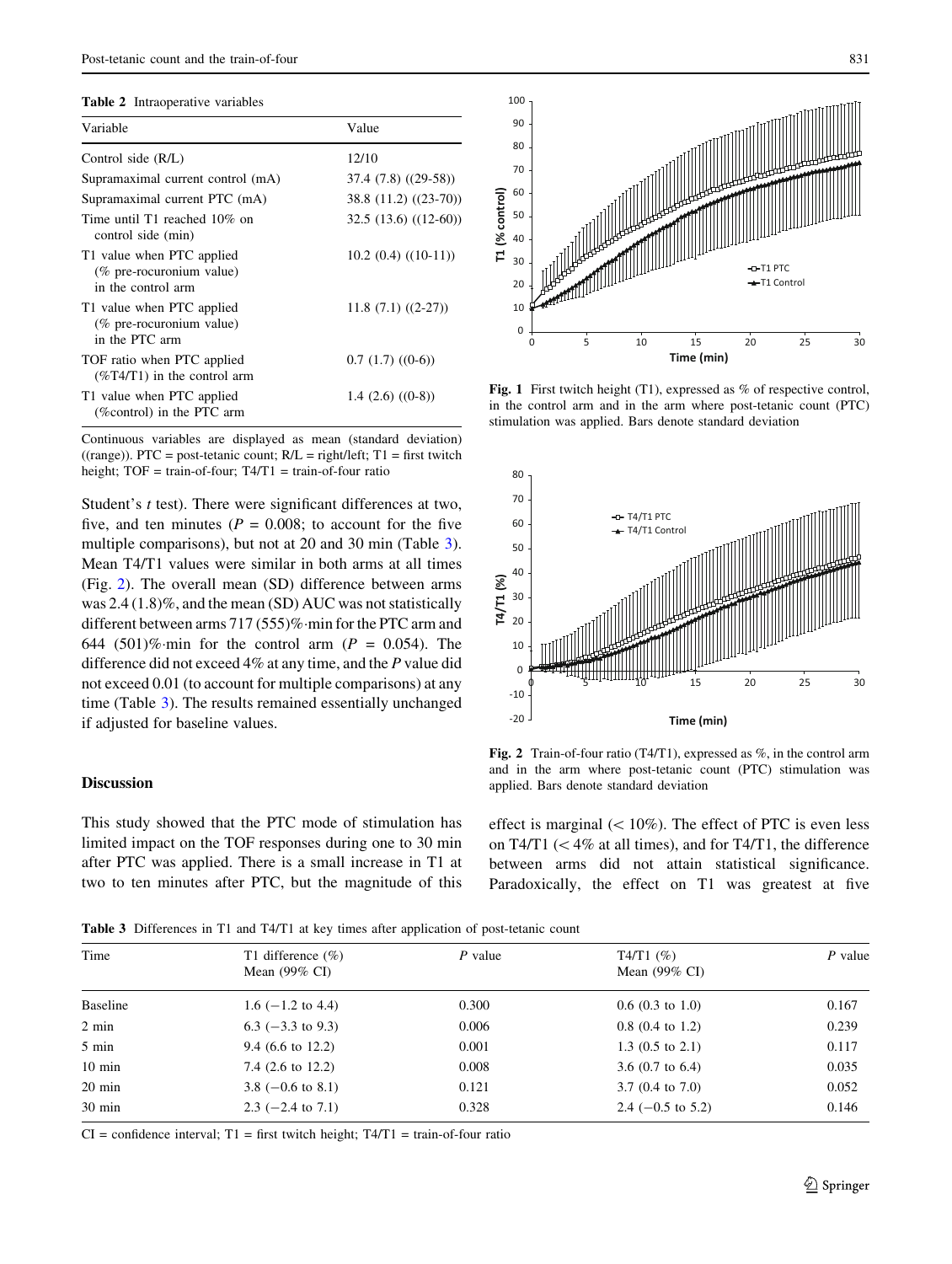minutes, which is close to the recommended interval (six minutes) used in previous studies. $1-6$ 

The PTC comprises a tetanic stimulation at 50 Hz for five seconds (250 impulses), followed by a three-second pause and then a series of 15 test stimuli at 1 Hz . Thus, the duration of this stimulation pattern is 23 sec with a total of 265 impulses. Since both the PTC and the five-second 50- Hz tetanus involve approximately the same number of impulses, the two modes of stimulation likely have a similar impact on further stimulation. Therefore, in the following discussion, both modes of stimulation are considered equivalent in this regard.

This study was designed to avoid some of the shortcomings in previous investigations, such as attempts to define an interval of further stimulation after a PTC or a 50-Hz tetanus. In the studies validating the technique for pancuronium,<sup>[1](#page-5-0)</sup> vecuronium,<sup>[2,4](#page-5-0)</sup> atracurium,<sup>[3](#page-5-0)</sup> rocuronium,<sup>[5](#page-5-0)</sup> and cisatracurium, $6$  this interval was assumed to be six minutes. Nevertheless, there is a lack of further validation excepting the limited experience of Feldman and Tyrell.<sup>[9](#page-5-0)</sup> These investigators monitored the responses in both arms of one patient in conjunction with d-tubocurarine, a neuromuscular blocking agent which is no longer available.

The problem associated with the two-arm technique is that both extremities are not always exactly the same in their response to neuromuscular drugs. $12 \text{ In the present study, the}$ actual difference was small before PTC was applied, and randomization facilitated a mean difference between the control and PTC arms of less than 2%. Other techniques have been used to estimate the duration of post-tetanic facilitation, such as administering a constant infusion of neuromuscular blocking agent or randomizing different patients to tetanic stimulation or not. Using a constant infusion of vecuronium, Silverman and Brull<sup>10</sup> delivered two successive tetanic stimuli separated by either two or five minutes and found identical tetanic responses. The T4/T1s before both tetanic stimuli, whether separated by two or five minutes, were similar, a finding consistent with the results of the present study. The T1 response was slightly (5%) greater before the second tetanic stimulus, for both the two- and five-minute intervals, which again is similar to the difference seen in the present study for the two- to five-minute period. In another study, the same investigators randomized different patients to have 50-Hz tetanic stimulation applied or not at 25% or 50% T1 recovery.<sup>13</sup> Recovery to 50% or 75% T1, respectively, in the same arm, was accelerated by approximately two minutes. This slight increase in T1 was also found in the present study. Again using a single-arm design, Saitoh et al. estimated the duration of post-tetanic facilitation at less than one minute, both for the T1 and T4/T1 responses. $^{14}$  The problem with using one arm is that testing can be performed only at one specific time in each patient, whereas in the present study, the phenomenon could be observed during 30

min by comparing both extremities. A two-arm design was employed by Motamed *et al.*<sup>[8](#page-5-0)</sup> who administered atracurium and applied PTC every three minutes when blockade was complete. They found that visible twitch responses appeared one to two minutes earlier in the PTC arm. The limitation of that study is that slight degrees of facilitation might have been missed during the period of complete blockade. Nevertheless, all these previous studies are consistent with the present study, indicating that the facilitating effect of PTC or tetanic stimulation does not extend much beyond one to two minutes, apart perhaps from a slight increase in T1 lasting at least five minutes. In the present study, T1 was increased even beyond ten minutes.

The PTC mode of stimulation was created to evaluate the intensity of neuromuscular blockade when no twitch response is present in response to TOF stimulation. In the present study, the PTC was applied later, at 10% T1 recovery, to afford the possibility of measuring the time course and magnitude of subsequent facilitation with TOF stimulation. The decision to apply PTC early as opposed to later in the recovery period allowed measurements to be taken for at least 30 min. With this particular design and the use of a control arm for each patient, it was possible to determine the duration of facilitation of responses rather than whether the phenomenon was present at specific times, as in previous studies. The results indicate that T1 is greater in the PTC arm for at least ten minutes, but the magnitude of this effect is small  $(< 10\%)$ , which is negligible clinically. The effect is even less marked on T4/ T1, which is the preferred mode of stimulation in clinical practice. As a result, TOF responses can be elicited in clinical practice as early as one minute after application of PTC or a five-second 50-Hz tetanus.

The present study has several limitations. First, only one neuromuscular agent was administered. Nevertheless, rocuronium is perhaps the most commonly used agent, and previous studies in which other agents (vecuronium, $2-4$  $2-4$ ) atracurium, $3$  cisatracurium<sup>[6](#page-5-0)</sup> have been utilized show similar results. This suggests that the conclusions in this study might apply with the use of other neuromuscular blocking drugs. Second, a difference between arms, not related to hand dominance, is normally present and has been previously documented.<sup>[12](#page-5-0)</sup> The difference seen at  $10\%$ T1 in the present study was less than anticipated, with an SD of 6.7% instead of 13%,<sup>[12](#page-5-0)</sup> which allowed differences as small as 5% or so to be detected. In addition, adjusting the results for different baselines on the PTC arm did not change the results. Third, the PTC was applied at a point  $(T1 = 10\%$  of control) when recovery is not linear. Recovery is less rapid around 10% than in the 25-75% range. As mentioned above, early application of PTC during the recovery period made it possible for a long recovery period. Fourth, a PTC was applied when